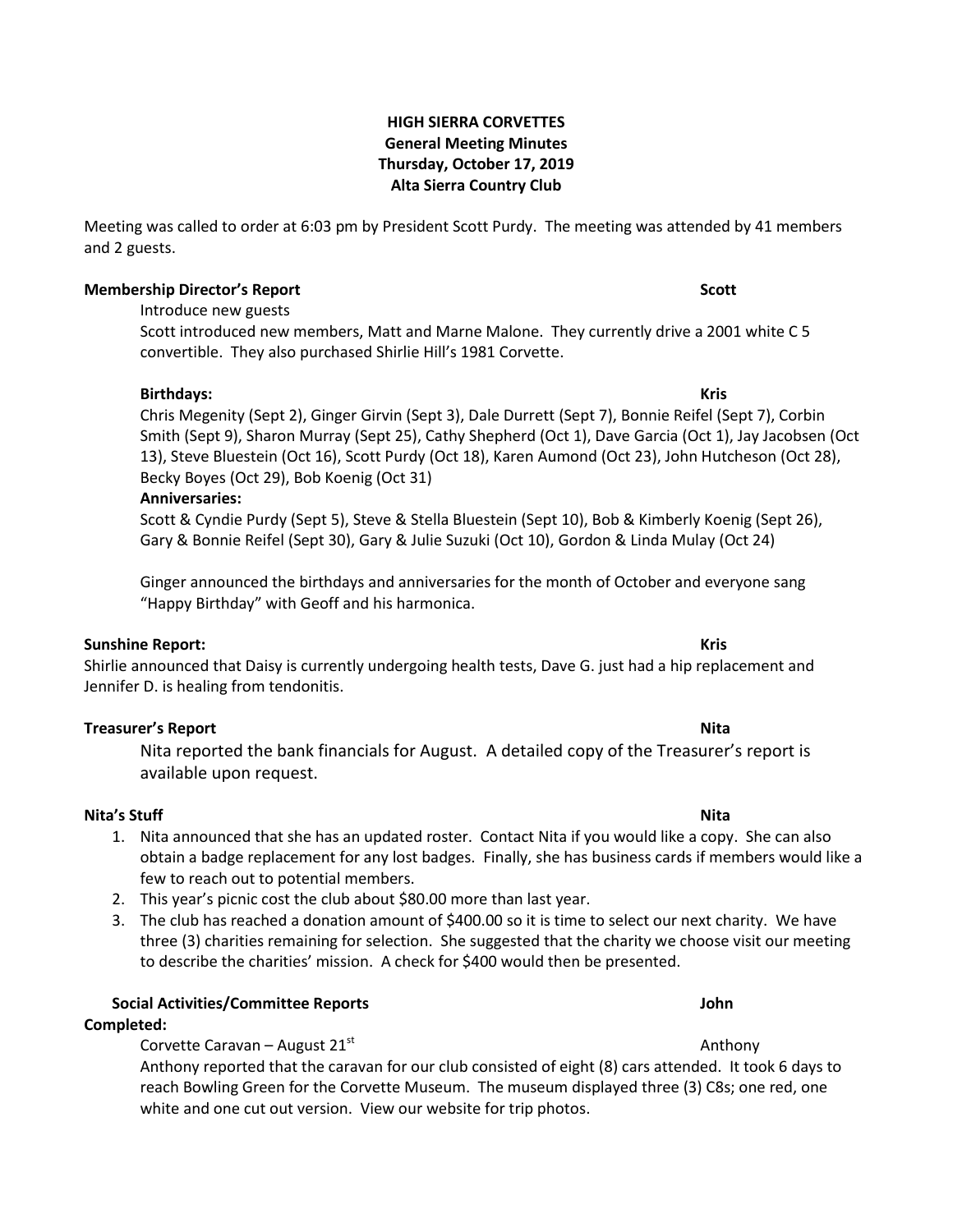Bruce also described a side trip to Nashville where several members went to The Grand Ole Opry to see Vince Gill. Everyone had a great time.

HSCC Annual Picnic – September 21<sup>st</sup> Bruce Bruce Bruce said the picnic at Gateway Park was a success. Bruce and Carol won the balloon toss.

Backyard Movie Night – Oct 5 David F. David said fourteen (14) turned out for movie night to watch French Kiss under the stars. David hopes to have another movie night sometime next year.

Mendocino Trip – October 13-16 Scott Scott Scott Scott Scott Scott Scott Scott Scott Scott Scott Scott Scott Scott Scott Scott Scott Scott Scott Scott Scott Scott Scott Scott Scott Scott Scott Scott Scott Scott Scott Scott Scott said everyone had a good time. Members enjoyed the evening firepit. Several went to breakfast at Queenie's Roadhouse Café in Elk, Ca. Members visited the B. Bryan Preserve in Point Arena. The Giraffes were a big hit. They also visited the lighthouse in Point Reyes.

### **Upcoming:**

Veteran's Day – November 11 Cap Cap announced the Veteran's Day celebration will be held at the Vets Hall from 9:30 am to 11:00. Cap and his quartet will be singing along with other patriotic songs.

Holiday Party Invitation – December  $14<sup>th</sup>$  Chris Chris distributed the holiday party invitation. The party will be held at the Lake Wildwood Clubhouse beginning at 5:00pm. The entrée will include Chicken Marsala or Prime Rib. This will not be buffet style. Dinner will be served to the members. A no host bar will be provided including a \$10.00 corkage fee for those bringing a bottle of wine to the party. Music will be provided by disc jockey Jay. She announced the cost at \$40.00 per person including tax and gratuity. Fill out the invitation form and send to Nita along with a check no later than November 30. As we have done in the past, bring a \$25.00 gift per couple for a gift exchange and canned goods for the Food Bank. The invitation will be sent as an email attachment for those who did not make the meeting. Finally, anyone interested in helping with the party send an email to Chris, Carol for gift exchange or Nita for entertainment.

**Racing Committee Report Gary** *If you are interested in learning about the different racing groups and their schedules, check these websites out:* **Check the WSCC site for this year's racing schedule: www.wscc.ws Check on Hooked on Driving for their schedule: [www.hookedondriving.com](http://www.hookedondriving.com/) Check No. Calif. Racing Club: [www.ncracing.org](http://www.ncracing.org/) Old Business Scott** Charity Raffle Nita and Society Research and Society Raffle Nita and Society Research and Society Research and Society Research and Society Research and Society Research and Society Research and Society Research and Societ Animas Evac was selected via a drawing. Shirlie will contact them to announce the donation and subsequent visit to our meeting.

**New Business Scott** November planning Scott and the Scott services of the Scott Scott Scott Scott Scott Scott Scott Scott Scott Scott Scott Scott Scott Scott Scott Scott Scott Scott Scott Scott Scott Scott Scott Scott Scott Scott Scott Scott